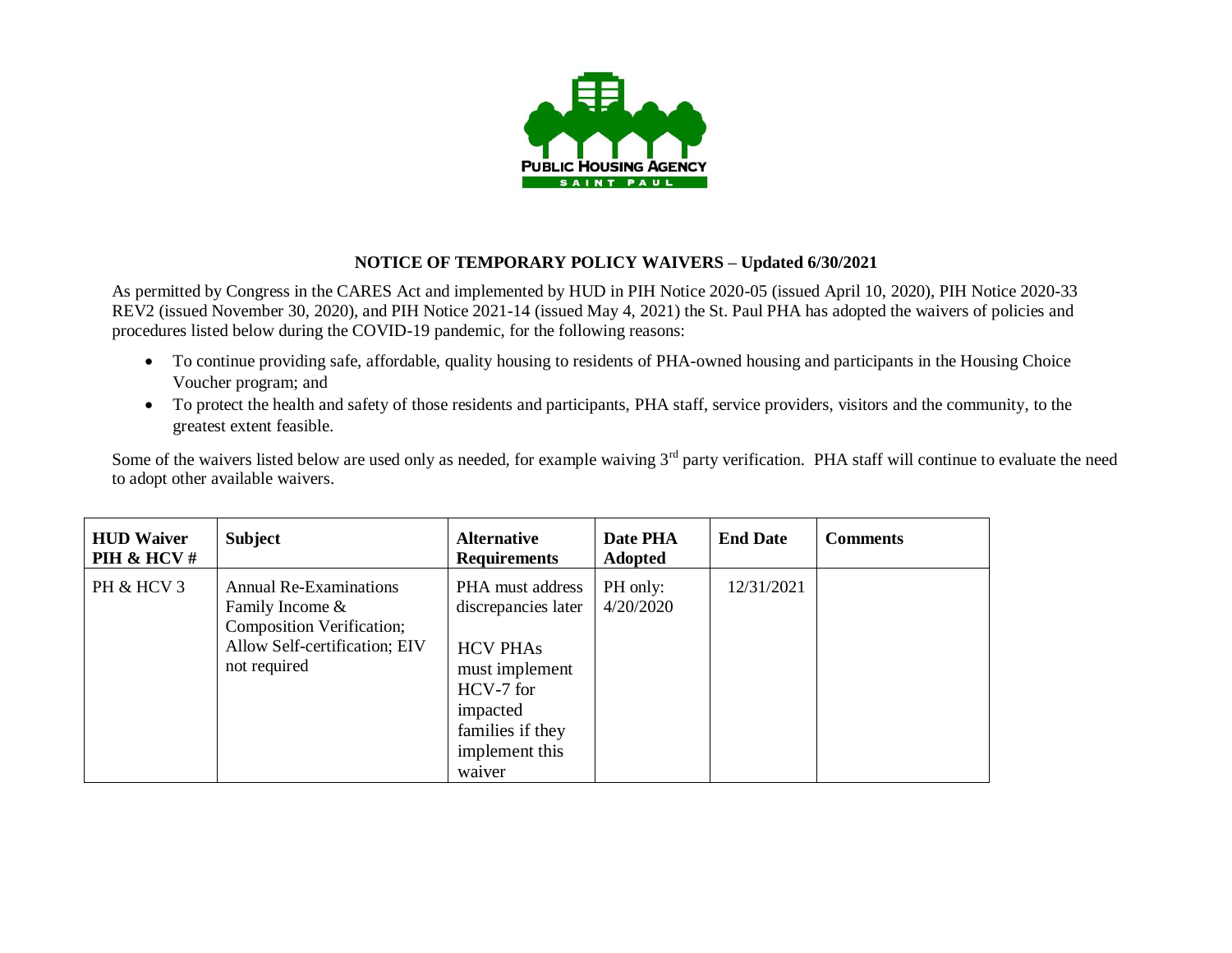| <b>HUD Waiver</b><br>PIH & HCV # | <b>Subject</b>                                                                                                            | <b>Alternative</b><br><b>Requirements</b> | Date PHA<br><b>Adopted</b> | <b>End Date</b> | <b>Comments</b>                                                                                                                                                         |
|----------------------------------|---------------------------------------------------------------------------------------------------------------------------|-------------------------------------------|----------------------------|-----------------|-------------------------------------------------------------------------------------------------------------------------------------------------------------------------|
| PH & HCV 4                       | Interim Re-Examinations<br>Family Income &<br>Composition Verification;<br>Allow Self-certification; EIV<br>not required. | Address<br>discrepancies later            | PH only:<br>3/31/2020      | 12/31/2021      | Adding 18-yr-old to<br>lease:<br>Through email or<br>a.<br>postal mail<br>Self-certification<br>$\mathbf{b}$ .<br>Allow Spouse or<br>Other Adult to<br>initiate Interim |
| PH & HCV 5                       | <b>EIV</b> Monitoring                                                                                                     |                                           | PH only:<br>3/31/2020      | 12/31/2021      |                                                                                                                                                                         |

| <b>HUD Waiver</b><br>HCV# | <b>Subject</b>                                                         | <b>Alternative</b><br><b>Requirements</b>                                                                                                           | Date PHA<br>Adopted | <b>End Date</b> | <b>Comments</b> |
|---------------------------|------------------------------------------------------------------------|-----------------------------------------------------------------------------------------------------------------------------------------------------|---------------------|-----------------|-----------------|
| $HCV-1$                   | Admin Plan: Suspend Board<br>approval for policy revisions             | Policy changes must be<br>formally adopted by<br>9/30/2021                                                                                          | 3/27/2020           | 12/31/2021      |                 |
| $HCV-2$                   | Briefing appointments<br>allowed via mail                              | Effective<br>communication;<br>meaningful access                                                                                                    | 3/27/2020           | 12/31/2021      |                 |
| $HCV-3$                   | Additional shopping time                                               |                                                                                                                                                     | 5/19/2020           | 12/31/2021      |                 |
| $HCV-4$                   | PHA Approval of Tenancy:<br>HAP Execution date extended                | Provides for HAP<br>payments for contracts<br>not executed within 60<br>days;<br>PHA must not pay HAP<br>to owner until HAP<br>contract is executed | 3/27/2020           | 12/31/2021      |                 |
| $HCV-11$                  | Family Unification Program<br>(FUP): Length of Assistance<br>for Youth |                                                                                                                                                     | 9/1/2020            | 12/31/2021      | As Needed.      |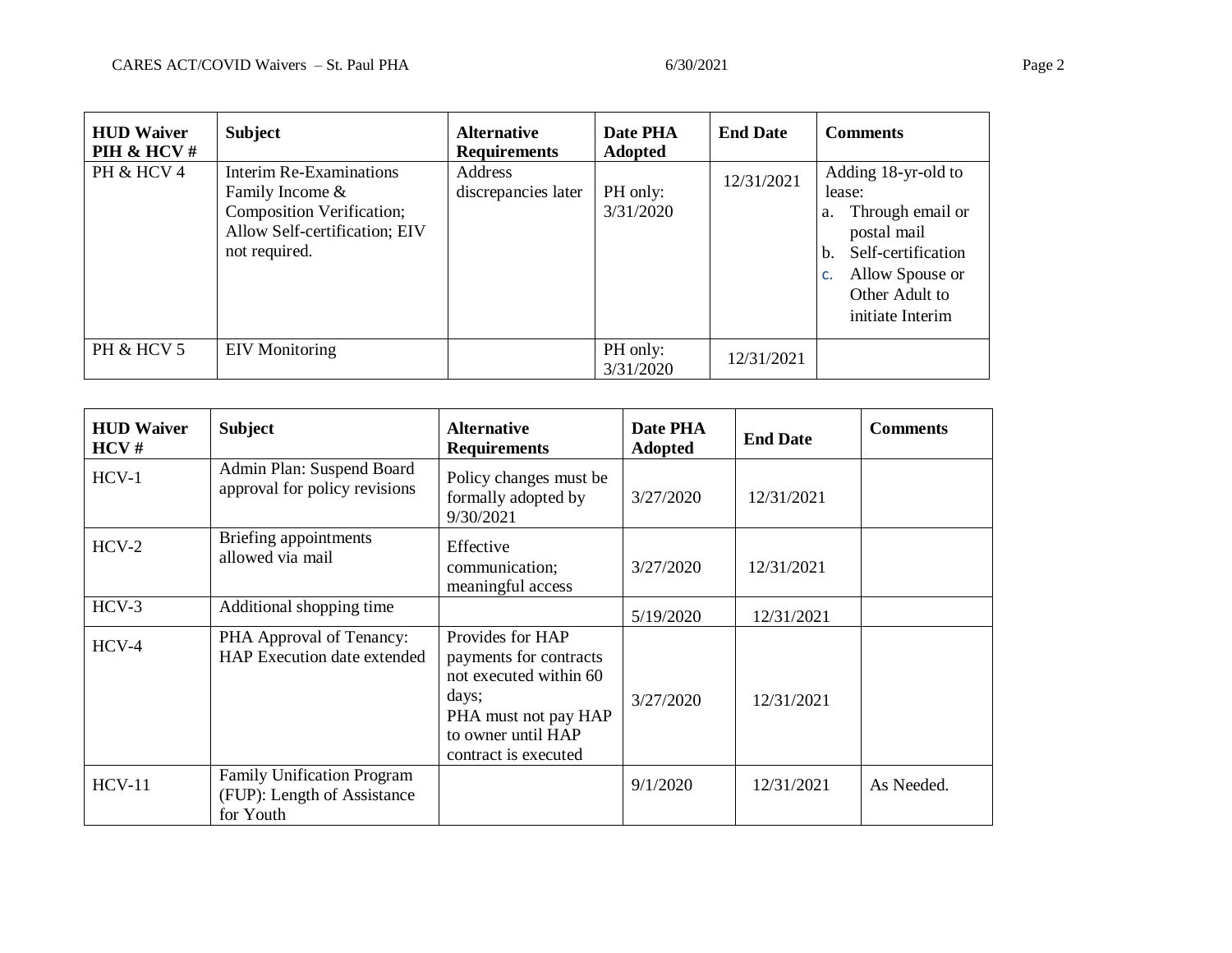| <b>HUD Waiver</b><br>$HCV \#$ | <b>Subject</b>                                     | <b>Alternative</b><br><b>Requirements</b> | Date PHA<br><b>Adopted</b> | <b>End Date</b> | <b>Comments</b> |
|-------------------------------|----------------------------------------------------|-------------------------------------------|----------------------------|-----------------|-----------------|
| $HCV-14$                      | Mandatory Removal of Unit<br>from PBV HAP Contract |                                           | 8/13/2020                  | 12/31/2021      | Used once.      |
| $(MS-3)$                      | Mainstream Vouchers;<br>Eligible Age Extended      |                                           | 11/1/2020                  | 12/31/2021      |                 |

| <b>HUD Waiver</b><br>HQS# | <b>Subject</b>                                                     | <b>Alternative</b><br><b>Requirements</b>                                                                                                                                                                                                                                                                                                                                            | Date PHA<br><b>Adopted</b> | <b>End Date</b> | <b>Comments</b> |
|---------------------------|--------------------------------------------------------------------|--------------------------------------------------------------------------------------------------------------------------------------------------------------------------------------------------------------------------------------------------------------------------------------------------------------------------------------------------------------------------------------|----------------------------|-----------------|-----------------|
| $HQS-2$                   | PBV Pre-HAP HQS<br><b>Inspections: PHA Accepting</b><br>Units      | Physical inspection<br>within 1 year of date unit<br>was certified.                                                                                                                                                                                                                                                                                                                  |                            |                 |                 |
|                           |                                                                    | Where self-certification<br>was used, PHA must<br>inspect the unit no later<br>than $6/30/22$                                                                                                                                                                                                                                                                                        | 10/15/2020                 | 12/31/2021      |                 |
| $HQS-5$                   | <b>Biennial Inspection Extension</b><br>of up to 1 additional year | PHAs must require<br>owner certification there<br>are no life-threatening<br>deficiencies<br>PHAs must conduct all<br>delayed biennial<br>inspections from CY<br>2020 as soon as<br>reasonably possible but<br>no later than 6/20/22,<br>and must conduct all<br>delayed biennial<br>inspections from<br>CY 2021 as soon as<br>reasonably possible but<br>no later than $12/31/22$ . | 6/30/2021                  | 12/31/2021      | Used once.      |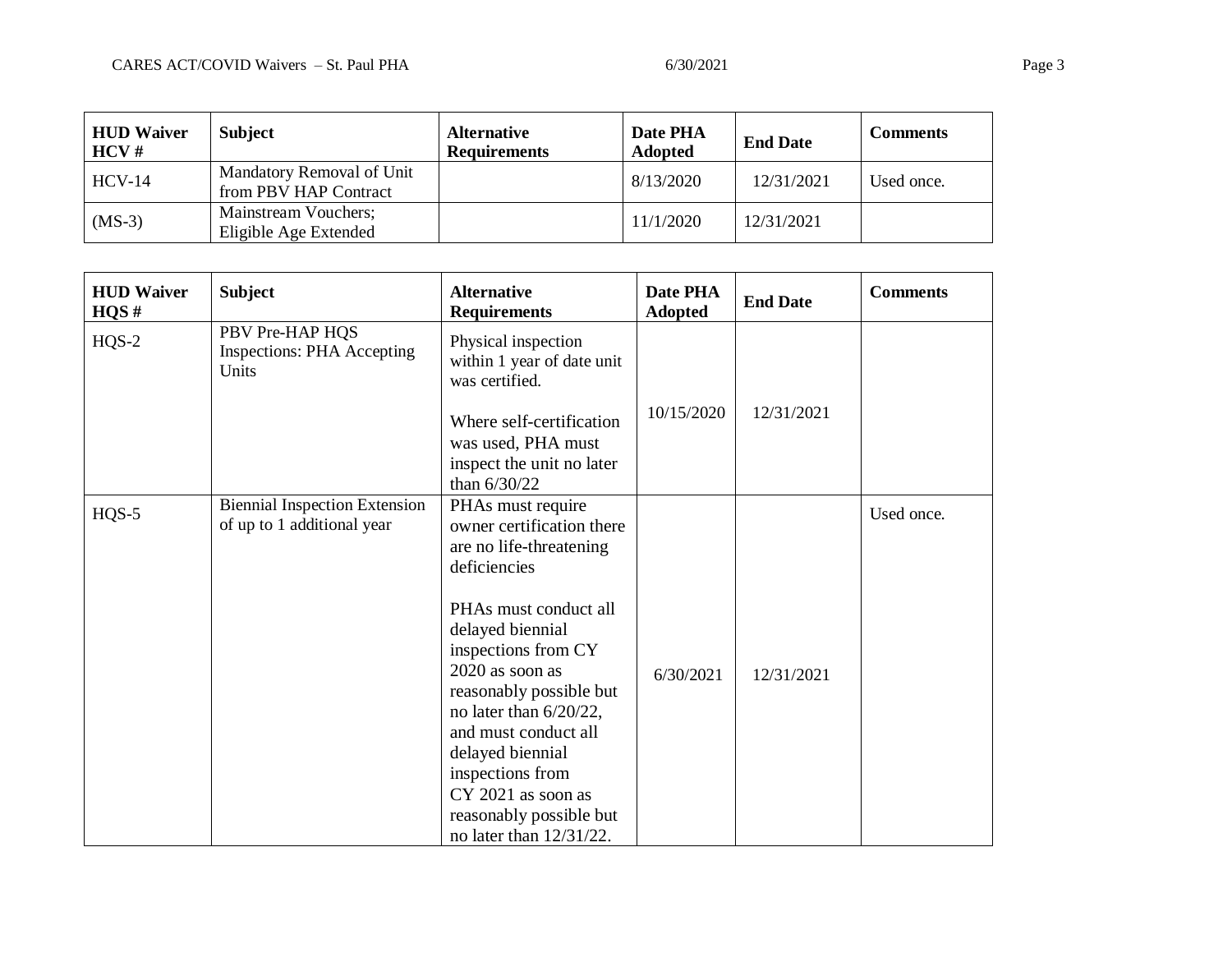$\overline{a}$ 

| $HQS-8$ | PBV HQS Inspections Prior to | Allows for PBV units to    |           |            |  |
|---------|------------------------------|----------------------------|-----------|------------|--|
|         | Adding/Substituting Units    | be added or substituted    |           |            |  |
|         |                              | in the HAP contract        |           | 12/31/2021 |  |
|         |                              | based on owner             |           |            |  |
|         |                              | certification there are no |           |            |  |
|         |                              | life-threatening           | 11/1/2020 |            |  |
|         |                              | deficiencies               |           |            |  |
|         |                              |                            |           |            |  |
|         |                              | Allows for delayed full    |           |            |  |
|         |                              | HQS inspection NLT         |           | 6/30/2022  |  |
|         |                              | 6/30/22                    |           |            |  |
| HQS-9   | <b>SEMAP Quality Control</b> |                            |           |            |  |
|         | Inspections: Suspend         |                            | 3/27/20   | 12/31/2021 |  |

| <b>HUD Waiver</b><br><b>Public Housing</b><br># | <b>Subject</b>                                                                                | <b>Alternative</b><br><b>Requirements</b>             | Date PHA<br><b>Adopted</b> | <b>End Date</b>                                                                                       | <b>Comments</b> |
|-------------------------------------------------|-----------------------------------------------------------------------------------------------|-------------------------------------------------------|----------------------------|-------------------------------------------------------------------------------------------------------|-----------------|
| $PH-5$                                          | <b>Community Service: Waive</b><br>requirements until the next<br>reexamination. <sup>1</sup> |                                                       | 4/17/2020                  | Effective for all<br>annual<br>reexaminations<br>completed<br>between $5/4/21$<br>through $4/30/22$ . |                 |
| <b>PH-7</b>                                     | Over-income families: Delay<br>until next annual re-exam                                      |                                                       | 4/17/2020                  | 12/31/21                                                                                              |                 |
| PH-10                                           | <b>Tenant Notifications for</b><br>Changes to Project Rules and<br>Regulations                | Advance notice<br>not required<br>except for policies | 4/17/2020                  | 12/31/21                                                                                              |                 |

 $<sup>1</sup>$  At a PHA that adopts this waiver, "tenants will not be subject to this requirement at the family's next annual reexamination. Upon the family's</sup> next annual reexamination, PHAs should report on Form HUD-50058 each individual's CSSR status as either exempt for those that are exempt, or pending for those that are otherwise eligible but for which the suspension prevents a housing authority from determining compliance. After a PHA completes an annual reexamination for any family, the CSSR becomes effective again for family members for the subsequent annual reexamination cycle.